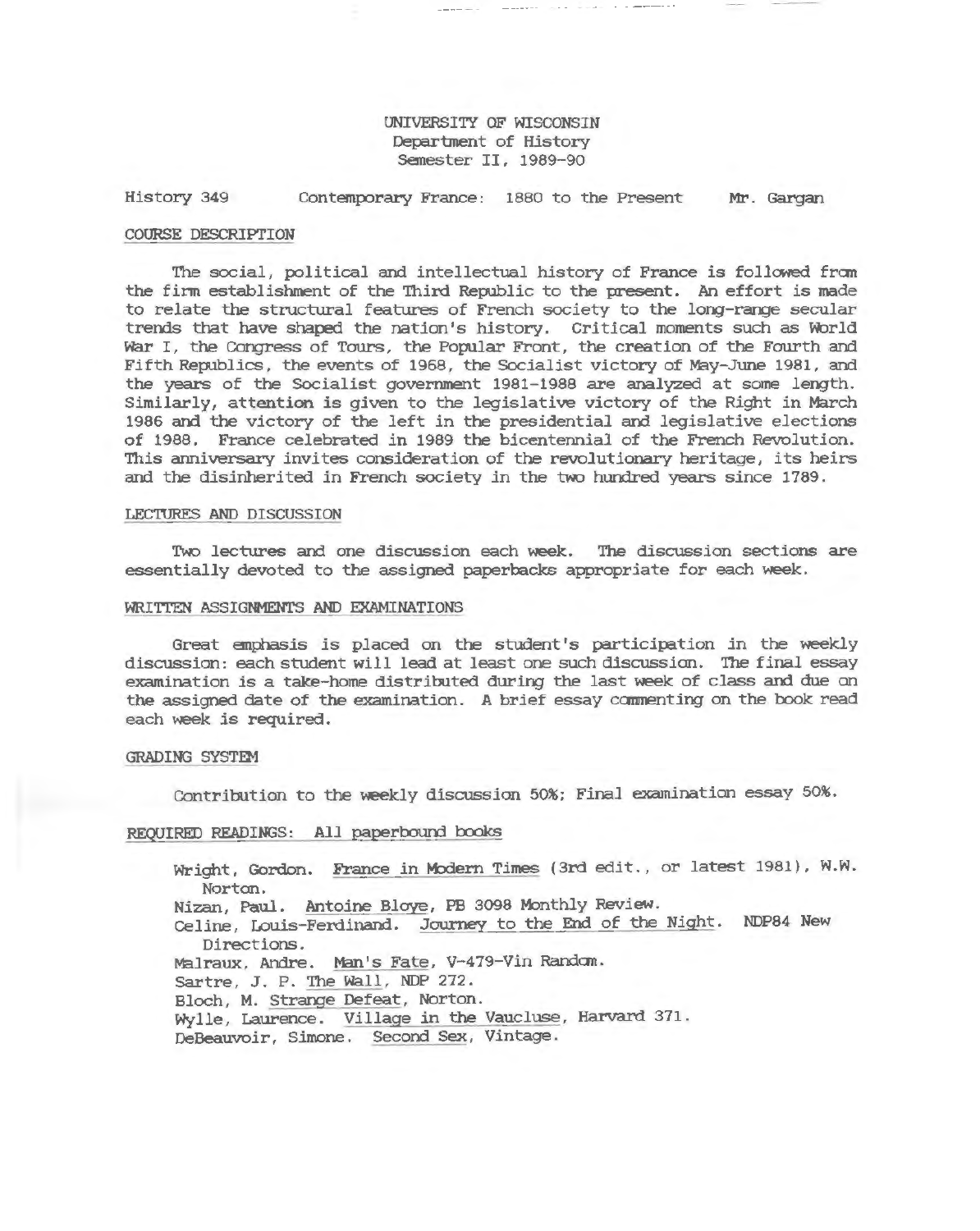### UNIVERSITY OF WISCONSIN-MADISON Department of History 3 Week Summer Session May  $26$  - June  $14$

 $\omega_{\rm{max}}$  and  $\omega_{\rm{max}}$  are the second contract of the  $\omega_{\rm{max}}$ 

#### History 349 Contemporary France: 1880 to the Present Mr. Gargan

#### COURSE DESCRIPTION

The social, political and intellectual history of France is followed from the firm establishment of the Third Republic to the present. An effort is made to relate the structural features of French society to the long-range secular trends that have shaped the nation's history. Critical moments such as World War I, the Congress of Tours, the Popular Front, the creation of the Fourth and Fifth Republics, the events of 1968, the Socialist victory of May-June 1981, and the 11 years of the Socialist government 1981-1992 are analyzed at some length. At the present time the po,itical and ideological centers pf France seem to be unraveling. Something to consider.

#### WRITTEN ASSIGNMENTS AND EXAMINATIONS

Great emphasis is placed on the student's participation in the weekly discussions, students will lead many of the discussions. The final essay examination is a take home distributed during the last week of class and due on the assigned date of the examination. A brief essay commenting on the book read each week is required.

### GRADING SYSTEM

Contribution to the weekly discussion 50%; Final examination essay 50%.

#### REQUIRED READINGS: All paperbound books

Wright, Gordon. France in Modern Times (3rd edit., 1981), W.W. Norton. Celine, Louis-Ferdinand. Journey to the End of the Night. NDP84 New Directions Sartre, J.P. The Wall, NDP 272 Bloch, M. Strange Defeat, Norton.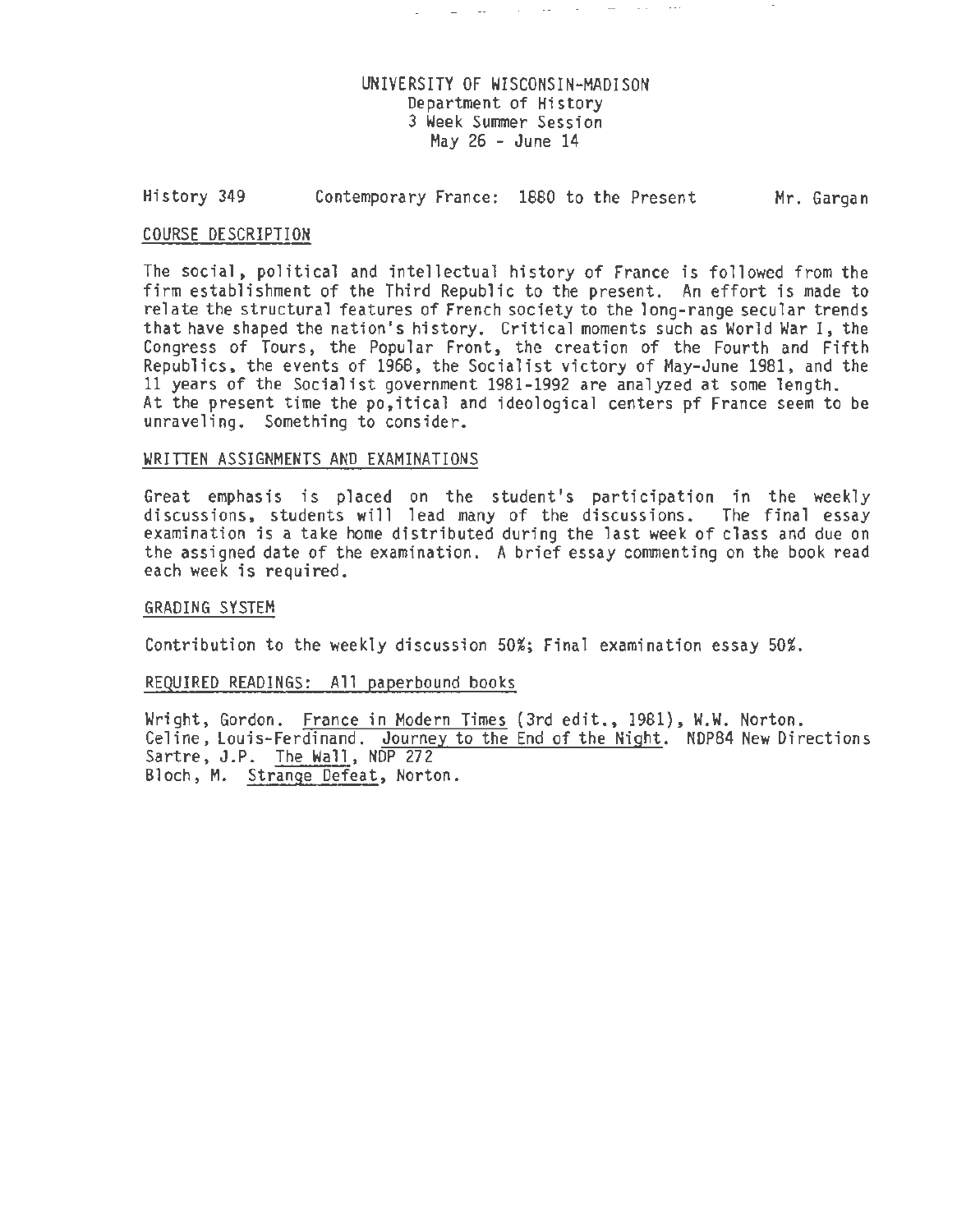# ET RÉGIONALES



 $\sim$  $\sim$ 

## Les socialistes devraient perdre la moitié de leurs régions

Les socialistes ne profiteront pas de ce qu'ils<br>ont vouls et imposé : l'élection des conseillers<br>régionaux au suffragé universel direct et au sertier. tenesses as suites as suites and position of the proportionnal. La gasche avait position if the find of the state of the state of the state of the state of the state of the state of the state of the state of the state of t paid fui accordait plus de présidences que la libre those des électeurs

ques. Il n'y a que douze ans que, par une ini vouques in a v a que conve ans que, par l'architer de par Georges Penipholou, elle est devenue un<br>diabinsement public géré per des histoires politi-<br>quest, Alioquid'hui, la voilà élevée au statut de<br>dellectivité territoriale

Les résultats des élections régionales du 16 mars not your post faculates la mine princhise de

dent de l'assemblée régionale. Celle-ci ne pourra, four or thing de son mandal, renverser le pression four qu'elle va elire le vendredi 21 mars : celuinowens tegislatils pour s'assurer la folèiné de sa танчие

thus les elfers in el ton mulle compart par produit.<br>Il al proportionnelle cha pointrant par produit

demi-point de plus aux seconds qu'aux premiers,<br>alors que le PS en perd E73. Le RPR et l'UDF<br>perdent un peu moins d'un point, alors que les<br>- divers droite » et paparent 0.81. Le Front pauco-<br>mai fait pratiquement le même

Cette reinive uniformité des movennes nationales campulle, toutelois, des différences impor-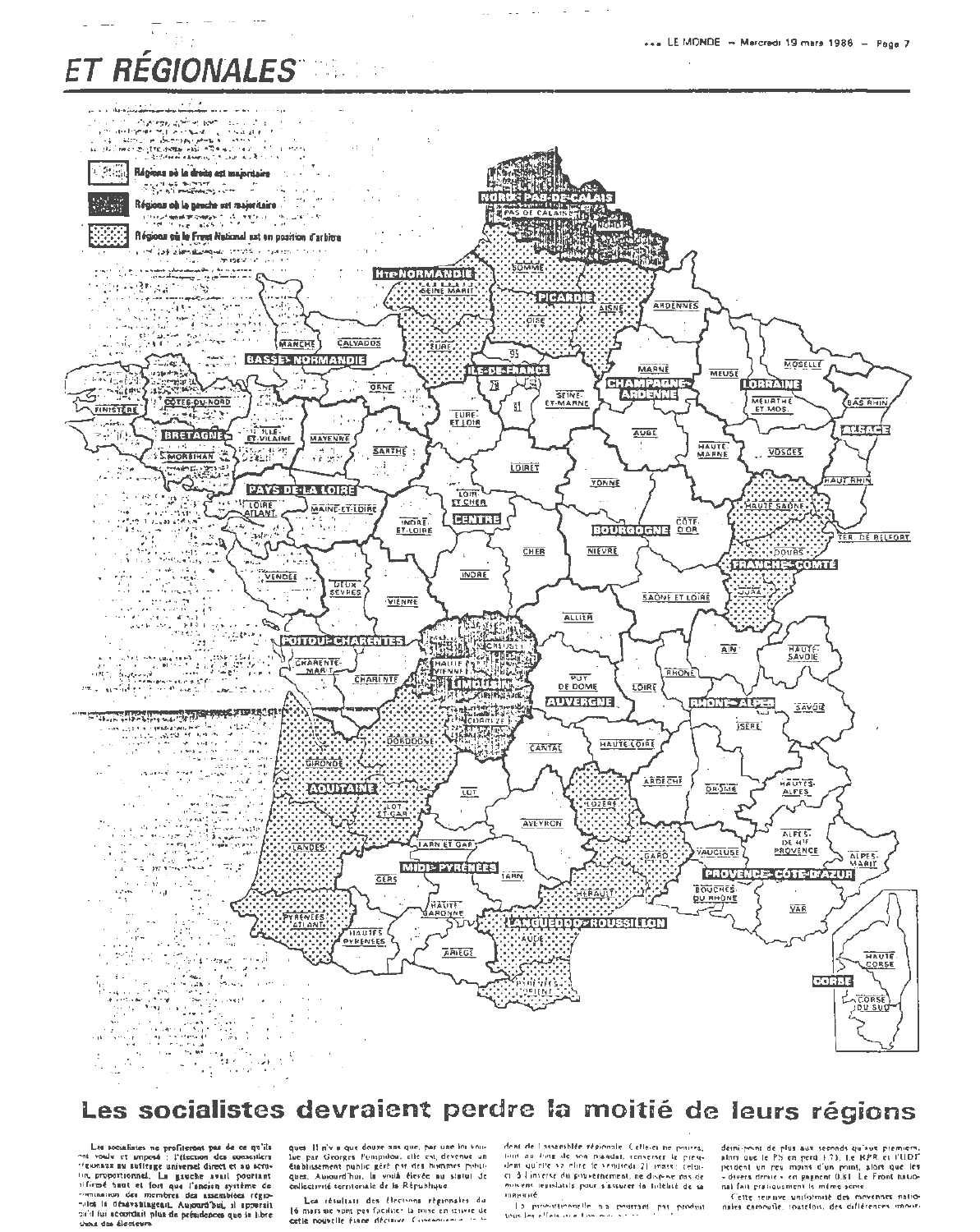#### MAP I

# £ N G A  $N$  D **BELGIUM GERMANY** ö **SMITZBLAND ALIVERS ITALY CASE** õ i e 1 £, Scale 1:7:300.000 **CON** Ţ N Ŝ

#### FRANCE: DEPARTMENTS and FORMER PROVINCES (see Départements, p. 194; Provinces, Les Anciennes, p.579)

#### I COMTAT-VENAISSIN, now Venthue, p. 733.

3 SAVOIS AND COMTS DE NICE. The Duché de Savoie (our of which the départements of Savoie and Haute Savoic were formed) and the Comté de Nice were not finally reded to France until 1860.

3 TIRRITOIRE DE BELFORT, the portion of the Départment du Haut-Rhin which remained in French possessionin 1871 after the Franco-Prissian War. It retained its separate administrative runns when Alsace and Lorrause were restored to France in 1919 by the Treaty of Versalles, and now ranks as a department.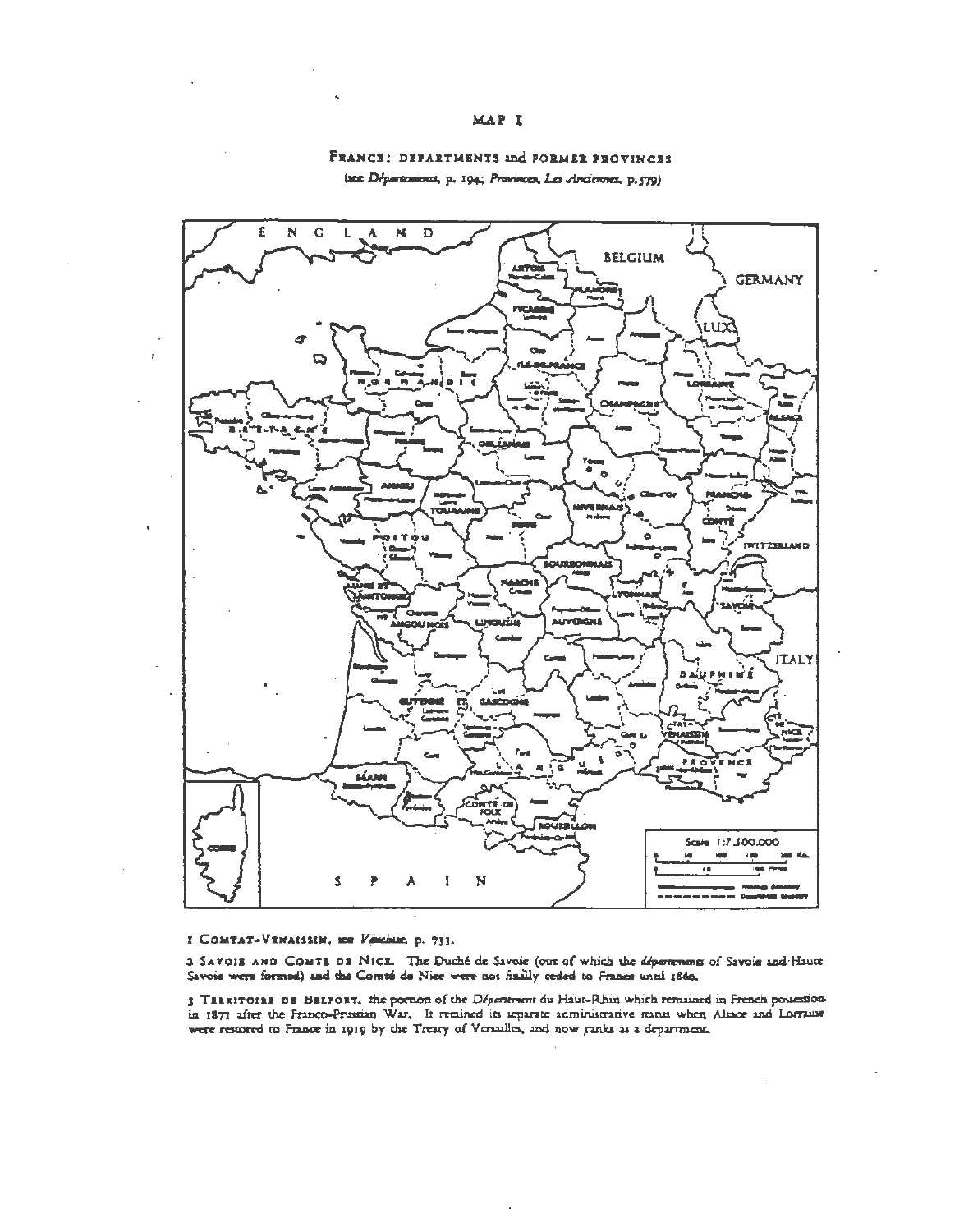